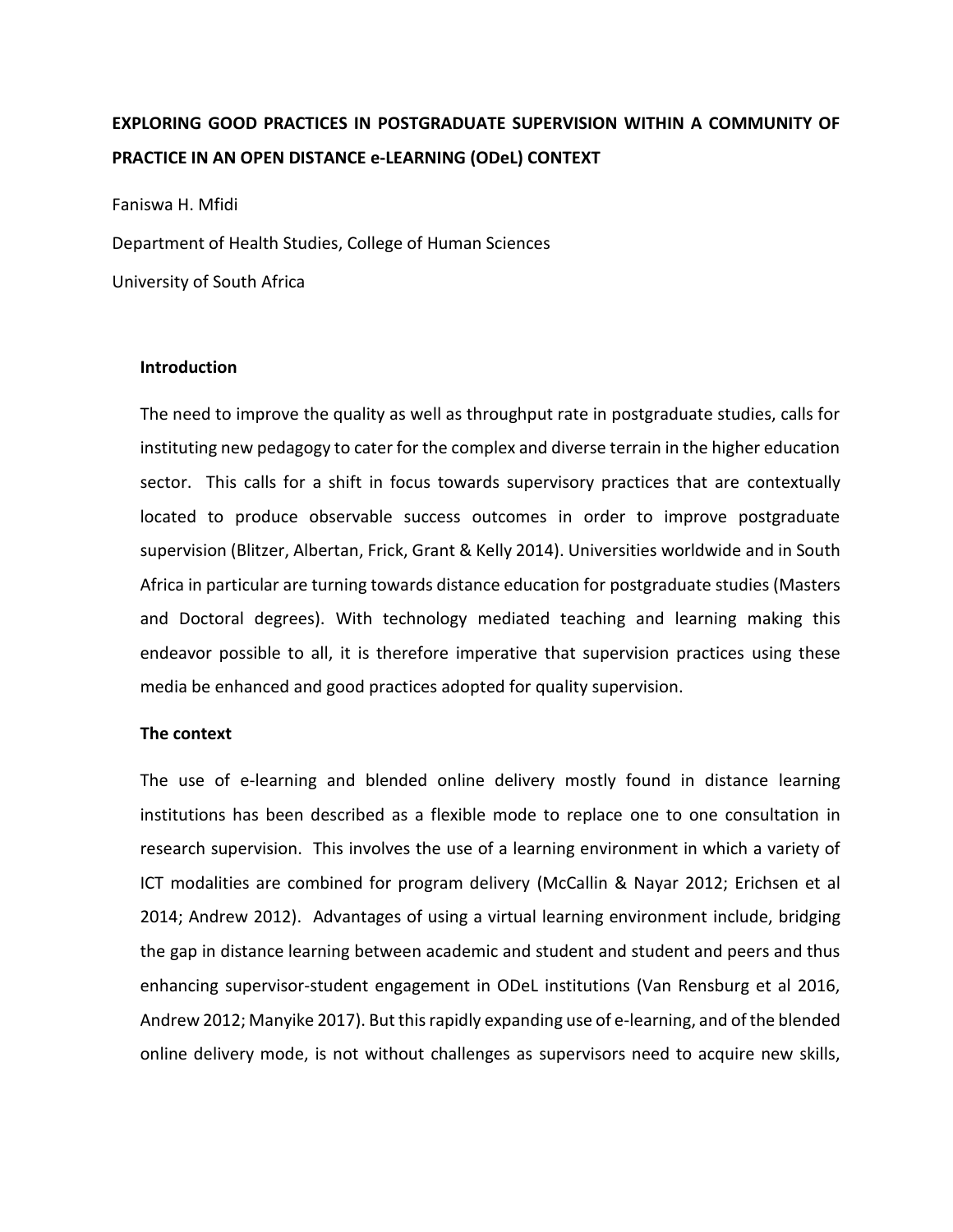while empirical evidence on its impact on the process of postgraduate supervision remains limited. Hence this study seeks to explore good supervision practices within an ODeL context.

# **The inquiry procedures**

An explorative, descriptive and contextual qualitative design using appreciative inquiry was conducted. The inquiry entailed engaging in focus group discussions with twelve (12) academics involved in research supervision of masters and doctoral students in one department of an ODeL institution. The appreciative inquiry model as used in this study seeks to involve the stakeholders in self-determined change through a positive and strength-based collaborative approach. It directs the focus of the research towards a positive stance rather than utilizing a problem-based lens; hence in this study the focus of participants' attention was drawn on what "is possible" instead of what "is wrong" (Konkle 2013, Cooperrider & Whitney 2011, Kessler 2013)

Following ethical approval obtained from the institutional Research Ethics Committee and that of the department where the research was to be conducted, the researcher proceeded with focus group discussions held in the departmental boardroom for the convenience of the academics. The following questions based on three of the 4Ds-cyclic stages of the AI model, were used to guide the discussions:



The focus group discussions lasted  $1\frac{1}{2}$  hours and were audio recorded with the participants' permission. As a form of data triangulation an online survey involving students registered with the selected department is in process, to explore their experiences of being supervised in the selected department of an ODeL institution.

# **Outcomes**

**-**

Deliberations in the focus group discussion revealed the following themes in the supervision practices: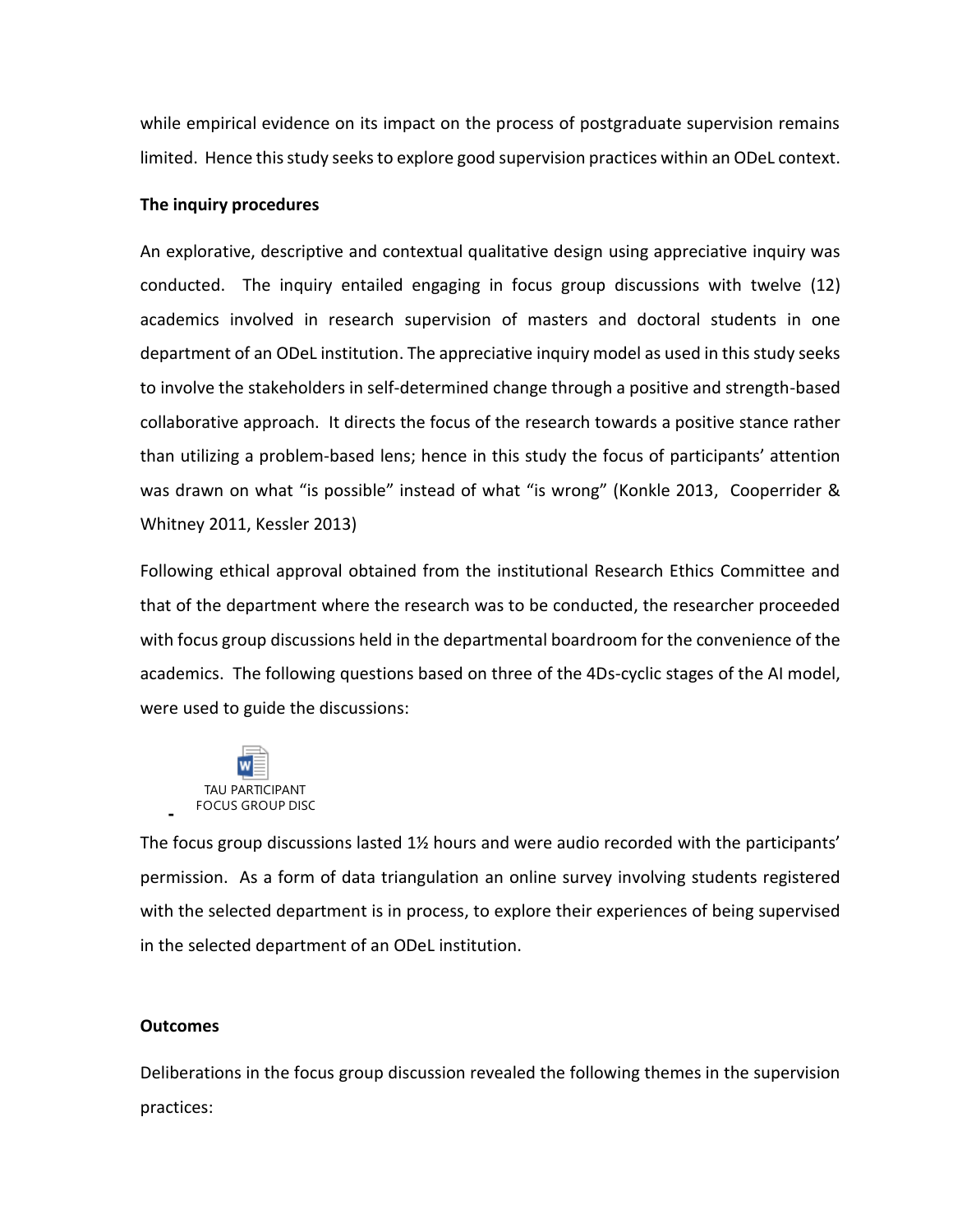- 1. establishing a structured supportive supervisor-supervisee relationship,
- 2. creation of an authentic presence in the virtual environment;
- 3. challenges with the ODeL environment and the need for a peer support mechanism for

supervisors within the department

# **A structured supportive supervisor-supervisee relationship**

In this regard academics highlighted the importance of establishing a structure at the outset in the form of a learning contract between the supervisor and the student to guide their interactions;

For successful enactment of the expectations of the contract most academics emphasized on the following as essential to ensures productivity and progress in supervision: constant communication being the key; adherence to set deadlines; consideration of the affective dimension in the relationship; and fostering collaborative learning among students of the same supervisor

# **Creation of an authentic presence in the virtual environment**

Most academics mentioned the use of online interactive strategies to bridge the distance gap through use of web and mobile devices such as: Whatsapp for instant communication between supervisor and the student and to ensure immediacy in giving feedback on the go; Wikispaces as a repository for learning triggers; Dropbox for immediate and elaborate feedback; and Skype for individual. These technological media were reported to facilitate scaffolding and collaborative learning among students of the same supervisor, and easy blending of the affective dimension in supervision

# **Challenges within the ODeL environment**

Most academics highlighted challenges with adherence to the specified working guidelines and meeting deadlines by both students and supervisors. With the latter this was related to the high ratio of students to a supervisor and their other teaching workload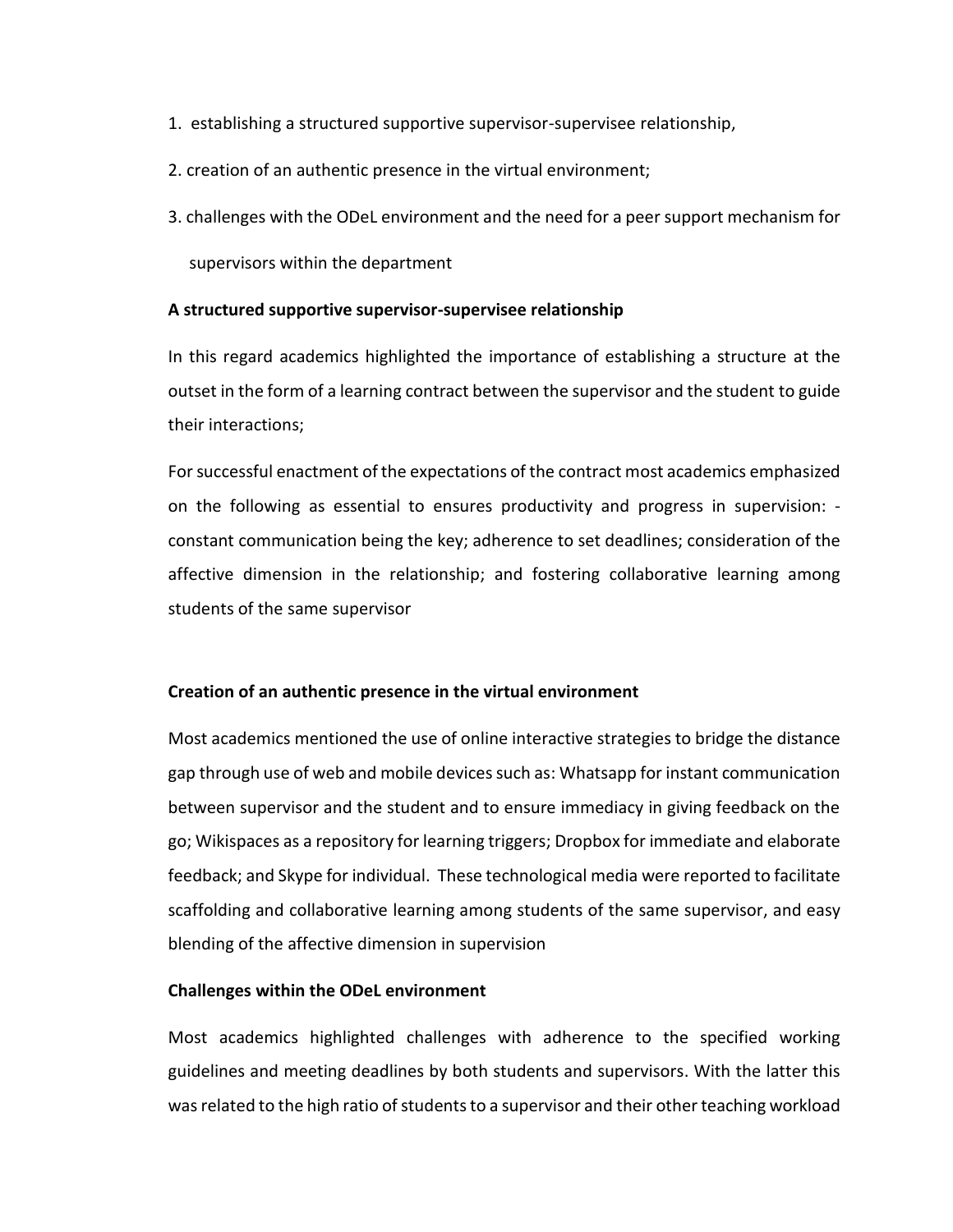in the undergraduate program; to language and cultural barriers leading to loss of message meaning and misinterpretation; and subtle institutional pressures of ensuring an increased postgraduate student throughput by supervisors.

# **The need for a peer support system for supervisors within the department**

Recognizing varying strengths in the modalities of supervision within an ODeL, amongst other suggestions, most academics recommended the initiation of an informal peer support group to share research expertise among supervisors. Many proposed various forms such as, among others, the establishment of a community of scholars/reflective supervision group or community of professional learning, whatever name can fit in. This was in line with the ultimate aim set in this project, and continuous deliberation on this matter will take the project forward. A pilot group for the community of scholars is to be set and discussion are in process on the framework to be adopted for the envisaged type of CoP.

#### **REFERENCES:**

Andrew M. 2012. Supervising doctorates at a distance: three trans‐Tasman stories. *Quality Assurance in Education* 20 (1): 42-53.

Bitzer E, Albertyn R, Frick L, Grant B & Kelly F. (eds). 2014. Pushing boundaries in postgraduate supervision. Stellenbosch: Sun Press

Donnelly R & Fitzmaurice M. 2013. Development of a model for blended postgraduate research supervision in Irish higher education, *In* C. O'Farrell & A. Farrell(eds.) *Emerging Issues in Higher Education III, From Capacity Building to Sustainability*, Dublin: Educational Developers in Ireland Network (EDIN).

Konkle E. 2013. Appreciative education*. In*: *Positive psychology and appreciative inquiry in higher education by P.C. Mather & E. Hulme (Ed.).* San Franscico: Jossey-Bass.

Manyike VT. 2017. Postgraduate supervision at an open distance e-learning institution in South Africa. *South African Journal of Education* 37 (2):1-11.

McCallin A & Nayar S. 2012. Postgraduate research supervision: a critical review of current practice. *Teaching in Higher Education* 17(1): 63-74.